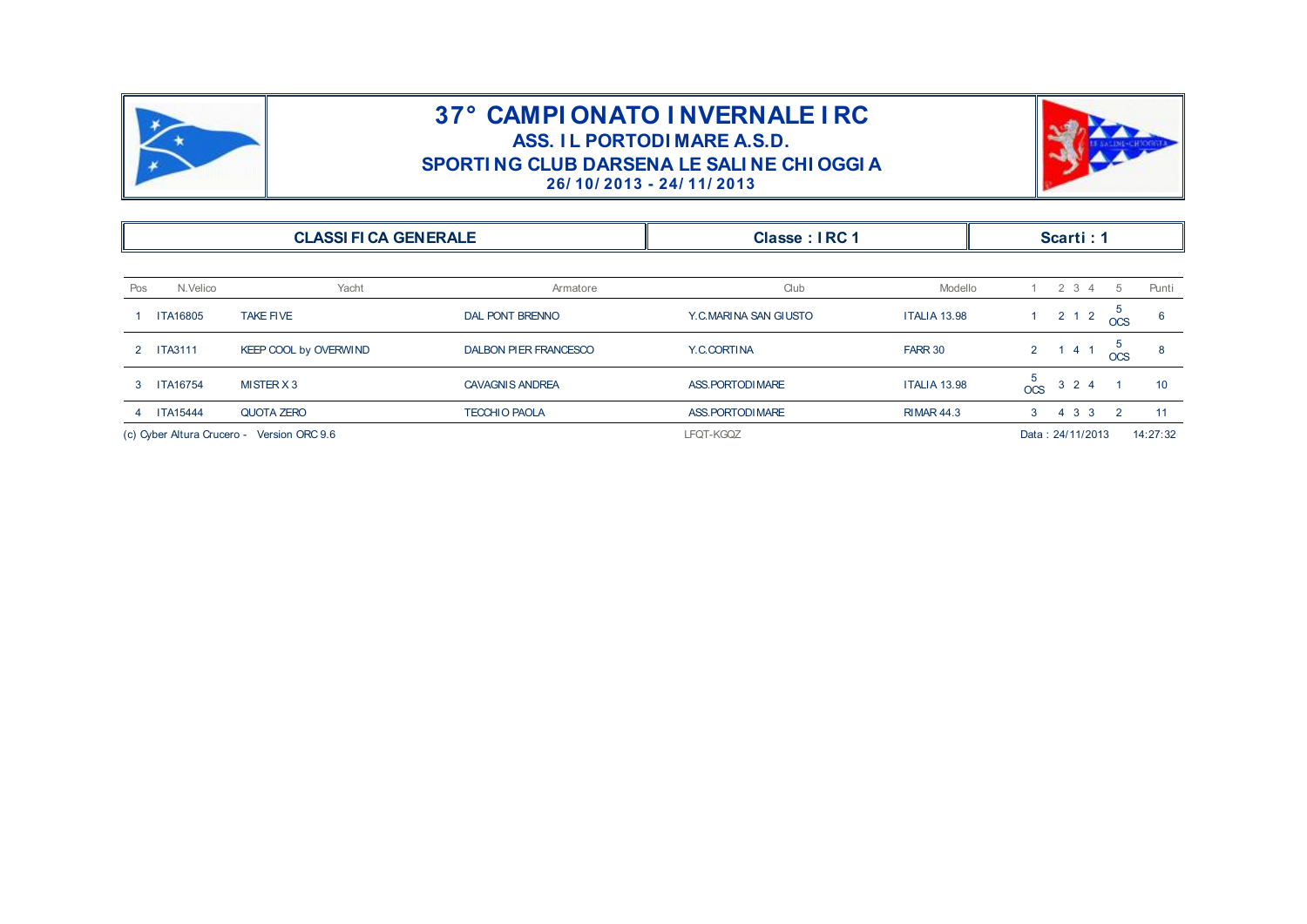

## **37° CAMPI ONATO I NVERNALE I RC<br>ASS. IL PORTODI MARE A.S.D.<br>PORTI NG CLUB DARSENA LE SALI NE CHI OGGI A AMPI ONATO I NVERNALE I<br>ASS. IL PORTODI MARE A.S.D.<br>G CLUB DARSENA LE SALI NE CHI O<br>26/10/2013 - 24/11/2013 SPORTI NG CLUB DARSENA LE SALI NE CHI OGGI A**<br> **26/ 10/ 2013 - 24/ 11/ 2013**<br> **26/ 10/ 2013 - 24/ 11/ 2013**



|                                            | SPORTING CLUB DARSENA LE SALINE CHI OGGI A<br>26/10/2013 - 24/11/2013 |                          |                   |                     |                  |                  |                  |                  |                |       |  |  |  |
|--------------------------------------------|-----------------------------------------------------------------------|--------------------------|-------------------|---------------------|------------------|------------------|------------------|------------------|----------------|-------|--|--|--|
| <b>CLASSI FI CA GENERALE</b>               |                                                                       |                          | Classe: IRC 2     |                     | Scarti: 1        |                  |                  |                  |                |       |  |  |  |
| Pos<br>N.Velico                            | Yacht                                                                 | Armatore                 | Club              | Modello             |                  | $\overline{2}$   | 3                | 4                | 5              | Punti |  |  |  |
| ITA13663                                   | <b>XSEA IO REGATO PER EMMA</b>                                        | <b>MANTEGAZZA MARIO</b>  | C.N.S.M. CAORLE   | X-362 SPORT         | 2                | 3                |                  | $\overline{2}$   |                | 6     |  |  |  |
| <b>ITA15190</b><br>$\mathbf{2}$            | <b>MISTER X</b>                                                       | <b>EULISSE SIMONE</b>    | D.V. VENEZIANO    | $X-35$              |                  | $\overline{2}$   | 2                |                  | $\overline{2}$ | 6     |  |  |  |
| <b>ITA16537</b><br>3                       | <b>OLALLA</b>                                                         | CAZZOLI FABRIZIO         | ASS. PORTODI MARE | <b>FIRST 35</b>     | 6                |                  | 3                | 3                | 3              | 10    |  |  |  |
| <b>ITA9795</b><br>4                        | <b>ERA ORA</b>                                                        | PIERRI ANTONINO          | C.N. PORTODI MARE | $3/4$ IOR           | 3                | 4                | $\overline{4}$   | 4                | 5              | 15    |  |  |  |
| ITA16603<br>5                              | <b>TAKE FIVE</b>                                                      | <b>RUSCONI STEFANO</b>   | Y.C.ITALIANO      | FIRST 30            | 10<br><b>DNC</b> |                  | 5                | 5                | $\overline{4}$ | 21    |  |  |  |
| <b>ITA16370</b><br>6                       | <b>AVATAR</b>                                                         | <b>BORTOLASO LUIGI</b>   | Y.C.VICENZA       | <b>DEHLER 34/35</b> | 4                | 6                |                  | 6                | 8              | 23    |  |  |  |
| <b>ITA16599</b>                            | <b>FIORDILUNA</b>                                                     | <b>ALBINO DUPUIS</b>     | C.N.CHIOGGIA      | <b>ITALIA 10.98</b> | 5                | 5                | 6                | $\overline{7}$   | -7             | 23    |  |  |  |
| <b>ITA16778</b><br>8                       | <b>LITTLE BABY</b>                                                    | <b>SFORZA GIAMPIETRO</b> | ASS. PORTODI MARE | <b>ELAN 310</b>     | $\overline{7}$   | 8                | 8                | 10<br><b>DNF</b> | 9              | 32    |  |  |  |
| <b>ITA8000</b><br>9                        | <b>SHAULA ITALIA</b>                                                  | <b>BELLEMO GIULIO</b>    | C.N.CHIOGGIA      |                     | 10<br><b>OCS</b> | 9                | 10<br><b>DNC</b> | 8                | 6              | 33    |  |  |  |
| (c) Cyber Altura Crucero - Version ORC 9.6 |                                                                       | LFQT-KGQZ                |                   |                     |                  | Data: 24/11/2013 |                  |                  | 14:29:19       |       |  |  |  |